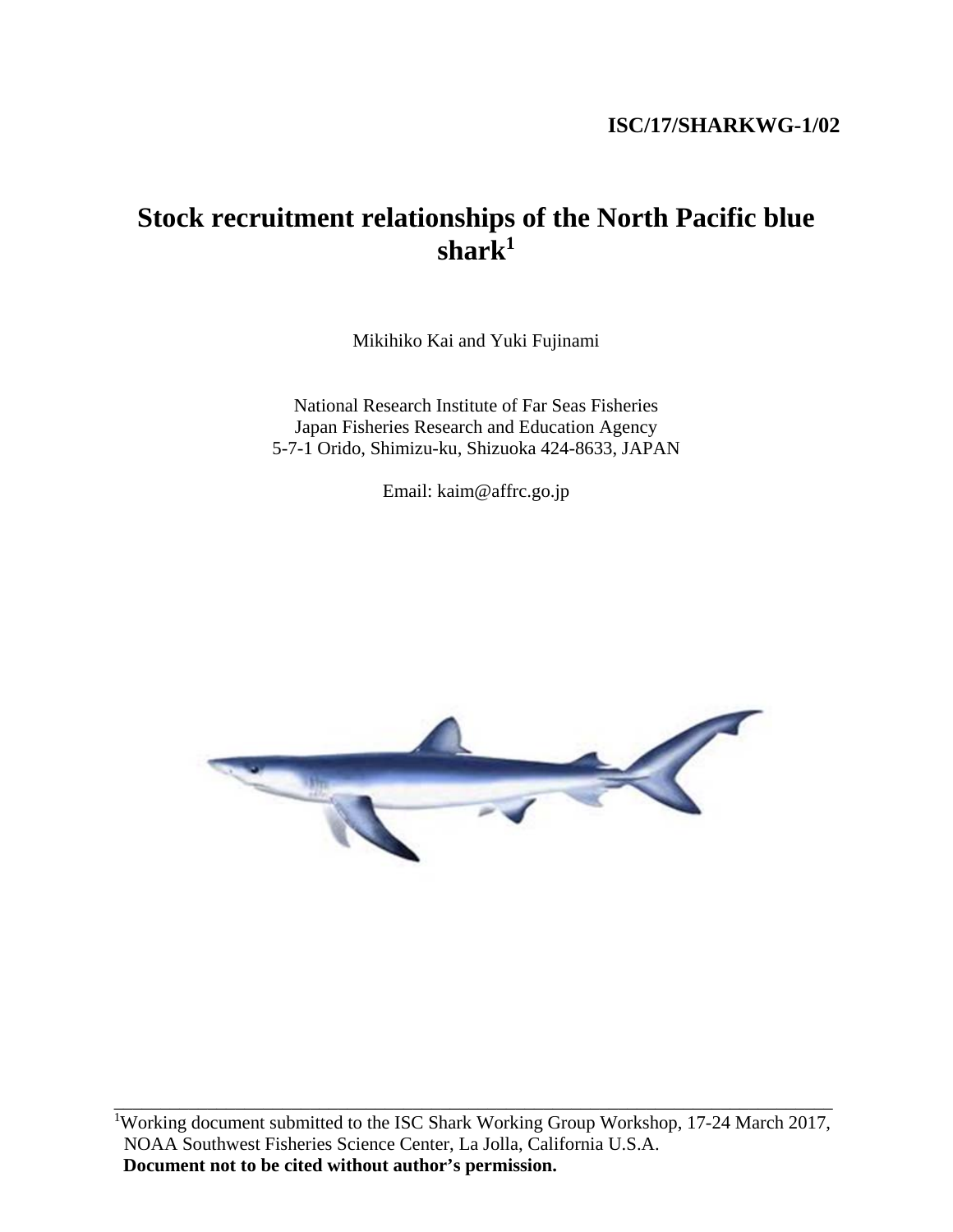### **Abstract**

This working paper provides stock-recruitment relationships of blue shark (*Prionace glauca*) in the North pacific. We developed a pre-recruit survival model for the early life history of blue sharks and combined it with an existing model for the reproductive ecology of teleost species. We used biological data collected from wide areas of the western North Pacific between 2010 and 2016 to estimate key biological parameters. The model provides a point estimate for steepness, which is a fraction of unfished recruitment when spawning stock biomass is 20% of the species' unfished spawning stock biomass. We conducted numerical simulations to incorporate uncertainties in the biological parameters. The mean values and their standard deviations for steepness were 0.67 (standard deviation = 0.081) for the Beverton-Holt model. The curves showed a steep slope around the lower spawning biomass. These results suggest that the stock-recruitment relationship in North Pacific blue shark was high density-dependent and that its productivity is higher than that of other pelagic sharks.

#### **Introduction**

The blue shark (*Prionace glauca*) is a large, highly migratory oceanic pelagic shark found throughout the world in tropical and temperate seas (Nakano and Stevens, 2008), and it is the world's most abundant pelagic shark species (Nakano, 1994; Nakano and Seki, 2003).

Stock assessment of North Pacific blue shark that was conducted in 2014 using a stock synthesis model with the function of a low-fecundity stock-recruitment relationship (LFSR) (Taylor et al., 2013). It was found that the parameters (i.e. shapes) of the LFSR had a large impact on the stock status concerning whether the stock biomass had become overfished or was being overfished (ISC, 2014). In particular, it is unclear how density dependence influences the relationships between spawning biomass and recruitment. It is therefore urgently essential to clarify the stock-recruitment relationships for North Pacific blue shark.

This document paper provides stock-recruitment relationships of blue shark (*Prionace glauca*) in the North pacific.

#### **Materials and Methods**

.

We develop a pre-recruit survival model for the early life history of blue sharks and combine it with an existing model for the reproductive ecology of teleost species. Mangel *et al*. (2010) derived equations of steepness (*h*) from an age-structured model with Beverton-Holt:

$$
h = \frac{\alpha_s (1 - r)\overline{W_f}}{4 + \alpha_s (1 - r)\overline{W_f}}
$$
 for the Beverton-Holt model (1)

where the unit of  $\alpha_s$  is new individuals per spawning biomass, r is a sex ratio, and  $\overline{W_f}$  is the expected surviving mature biomass per recruit.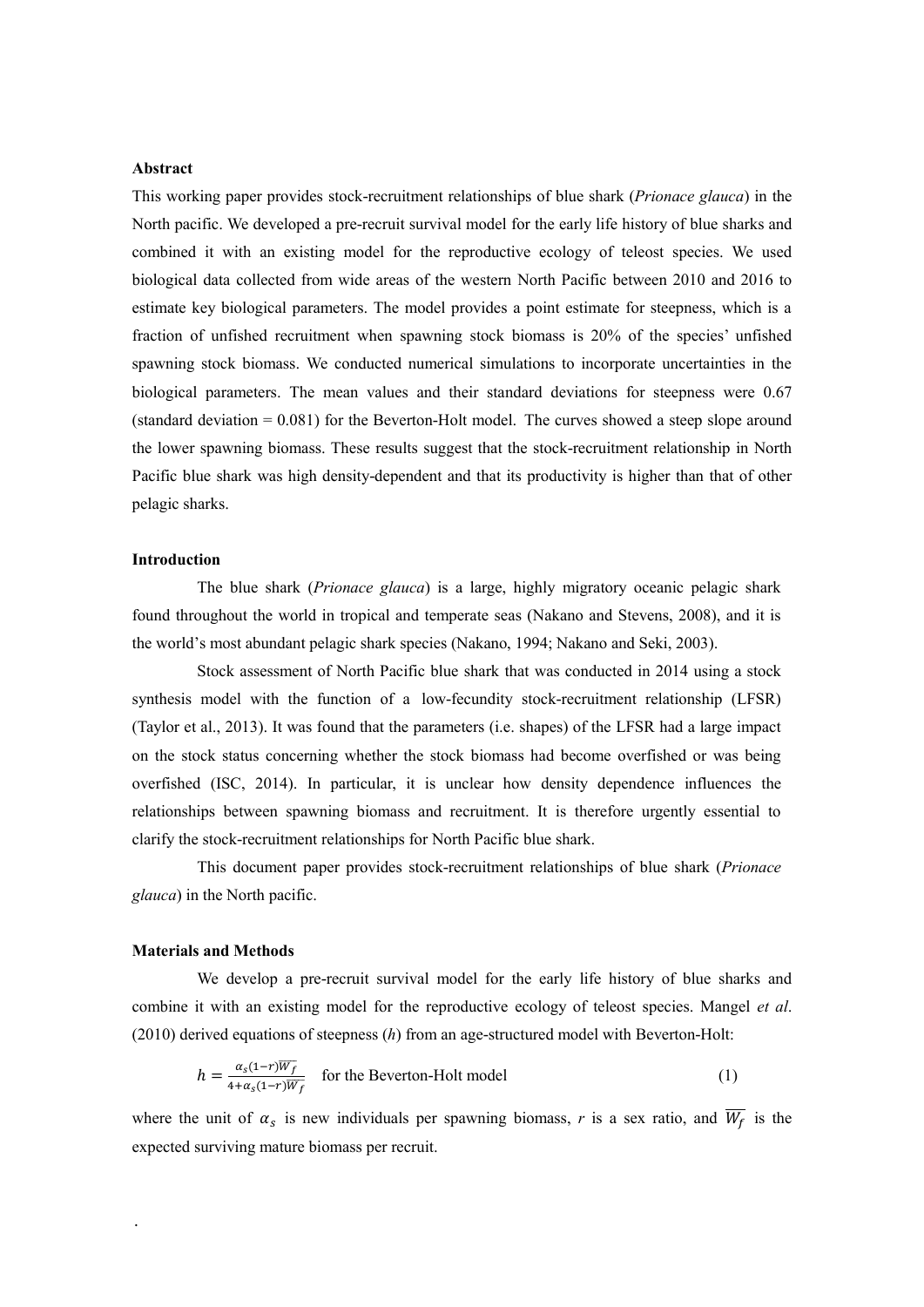The most significant difference between teleost species such as tunas and pelagic sharks is their reproductive strategy. The former produces eggs that hatch outside the body of the female, and the latter produces eggs that hatch inside the body and the female then gives birth to live young. We seek to develop a model that accounts for the pre-recruit survival of blue shark while accounting for differences in the survival rate at four distinct life history stages before recruitment: fertilized eggs (stage 0), embryos inside the body of female fish (stage 1), neonates immediately after pupping (stage 2), and pre-recruit neonates (stage 3). We use a product of the survival rates at each stage:

$$
S_{pre} = S_0 S_1 S_2 S_3 \tag{2}
$$

where  $S_{pre}$  is a pre-recruit survival rate and  $S_x$  is a survival rate at stage x (i.e. from 0 to 3). The survival rates at stages 0 and 1 are considered extremely high, because the survival is not dependent on competition, predation, or environmental influences. On the other hand, the survival rates of embryos at stages 2 and 3 are subject to the influences of an extreme environment that cause high natural mortality in these embryos. We suppose that the natural mortality of embryos at stage 3 is size (or age)-dependent, and we estimate the values using a modified equation proposed in the stock assessment of Atlantic yellowfin tuna (*Thunnus albacares*) in 2016. The Method II (Walters *et al*., 2016) is defined as

$$
M(a) = \frac{M_T(a_{max} - a_c)}{\ln\left(\frac{L_c}{L_c + L_\infty(\exp\left(k(a_{max} - a_c)\right) - 1)}\right)} ln\left(\frac{L(a)}{L(a) + L_\infty(\exp\left(k\right) - 1)}\right)
$$
(3)

where  $M_T$  is a Target-M defined as a mean natural mortality from the age at first full recruitment  $(a_c)$  to maximum age( $a_{\text{max}}$ ), and  $L_c$  is the body length at  $a_c$ . Here, the definition of the "first full recruitment" is used as an alternative meaning of the first estimated age for the calculation of the Target-M (i.e. age 0). We used a value of 0.23 as the Target-M that estimated from the meta-analysis for the natural mortality of blue shark in the world oceans (Campana *et al*., 2004). Justification for the use of the Equation (3) is described in Semba and Yokoi (2016).

We also modify the other parts of the model proposed by Mangel *et al*. (2010). New individuals per spawning biomass is expressed by

$$
\alpha_s = \frac{\psi(L(a))S_{pre}S_{cycle}}{W(a)}
$$
(4)

where  $\psi(L(a))$  is litter size,  $S_{cycle}$  is the frequency of reproduction in a year, and  $W(a)$  is the mass. In addition, viviparous elasmobranchs are commonly known to have a next gestation without a resting period after parturition (Castro, 2009). The frequency of reproduction is calculated from  $S_{cycle} = 1/y$  where *y* is a reproductive period (gestation + ovulation + resting) in a year.

The parameters of the pre-recruitment model for blue shark were estimated based on the biological data. It is well known that embryo of blue shark occurs from the fertilized-eggs, and then the placenta is formed from the tissue of the embryo. Hence blue shark fundamentally has a same number of fertilized eggs, placenta, and embryos. The value of  $S_0$  was estimated using the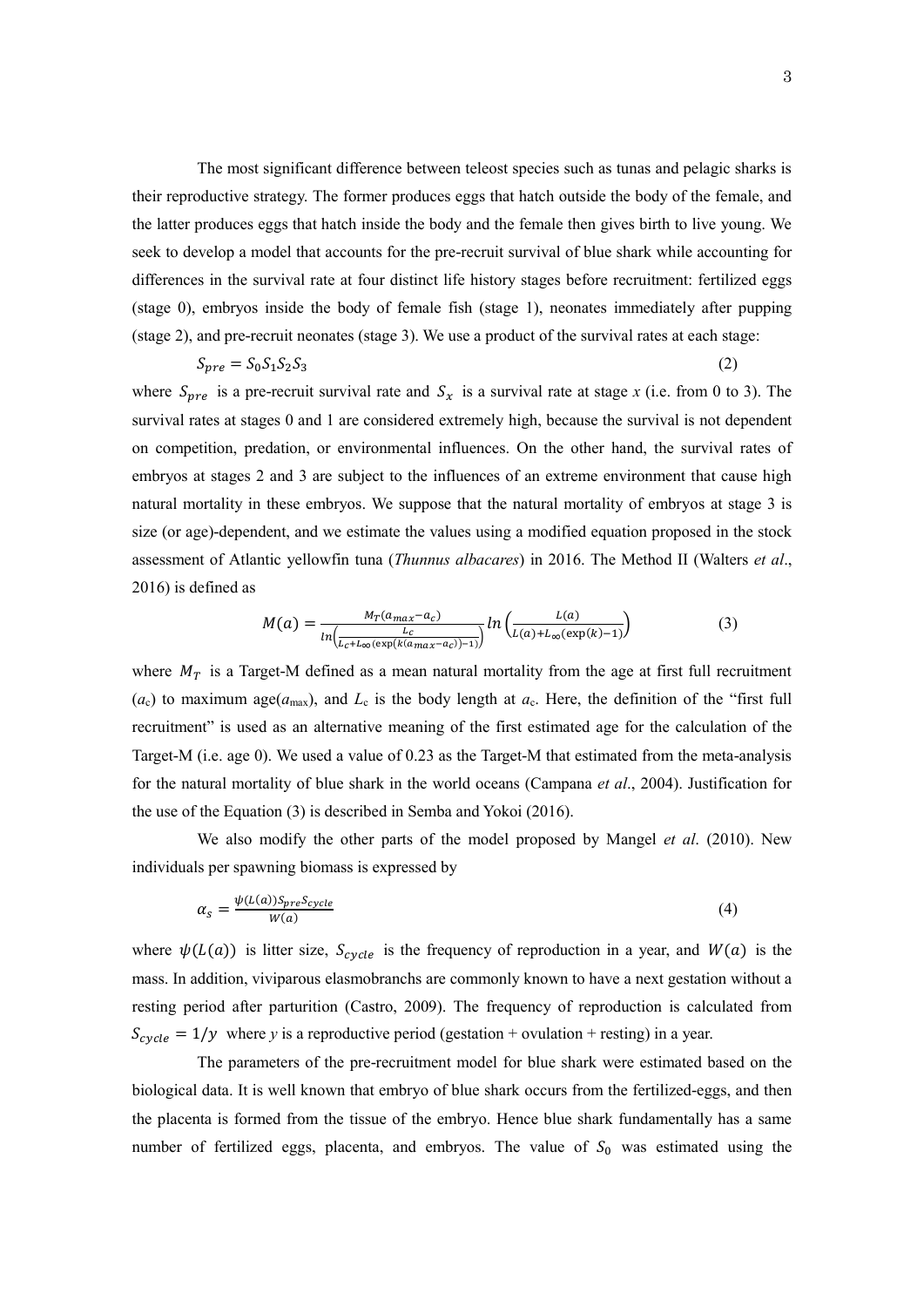occurrence rate of embryos from fertilized eggs for blue shark. We assumed that the embryos of blue shark were almost immortal at stage 1 (i.e.  $S_1 \cong 1$ ), because we found that the total number of embryos before parturition was the same as the number of placenta for all pregnant females of blue shark ( $n = 124$ ). Instead, we assumed that the embryos at stage 2 incurred natural mortality due to abnormalities such as prematurity or deformation. The values of  $S_2$  were therefore estimated using the proportion of abnormal embryos. The values of  $S_0$  and  $S_2$  were assumed to be a normal distribution with average rates and standard deviations. The value of  $S_3$  and the natural mortality after recruitment for females was estimated using Equation (2). The default values of all parameters are shown in Table 1.

A numerical simulation was conducted to estimate the steepness in a manner similar to Mangel *et al*. (2010) where the variation in steepness was created from the variation in survival. The computation of the numerical simulation was implemented using a code based on the R package (R Core Team, 2013).

The stock-recruitment relationship based on pre-recruit survival is currently available within the stock synthesis assessment platform (Taylor, 2013). It is therefore crucial for future stock assessments of North Pacific blue shark to specify the parameters (*S*frac and *β*) using the output of the stock-recruitment relationships for the Beverton-Holt models in this study.

Additionally, we estimated the steepness and parameters of the Low-Fecundity Stock-Recruitment function for eight scenarios with regards to the reproductive cycle and maximum ages (See appendix).

## **Results**

The mean values and their standard deviations (SD) for steepness were estimated using beta density, and the mean value of steepness was  $0.68$  (SD =  $0.073$ ) for the Beverton-Holt model. The curves showed a steep slope around the lower spawning biomass. The *S*frac and *β* of LFSR were 0.981 and 0.292, respectively for the Beverton-Holt model. These results suggested that the stock-recruitment relationship of North Pacific blue shark was high density-dependent, and that productivity was higher than that of other pelagic sharks.

#### **Reference**

- Campana, S. E., Marks, L., Joyce, W., and Kohler N. 2004. Catch, bycatch and indices of population status of blue shark (*Prionace glauca*) in the Canadian Atlantic. SCRS/2004/080.
- Castro, J. I. (2009). Observations on the reproductive cycles of some viviparous North American sharks. *Aqua, International Journal of Ichthyology* 15, 205-222.
- ISC. 2014. Stock assessment and future projections of blue shark in the North Pacific Ocean. Report of the Shark Working Group.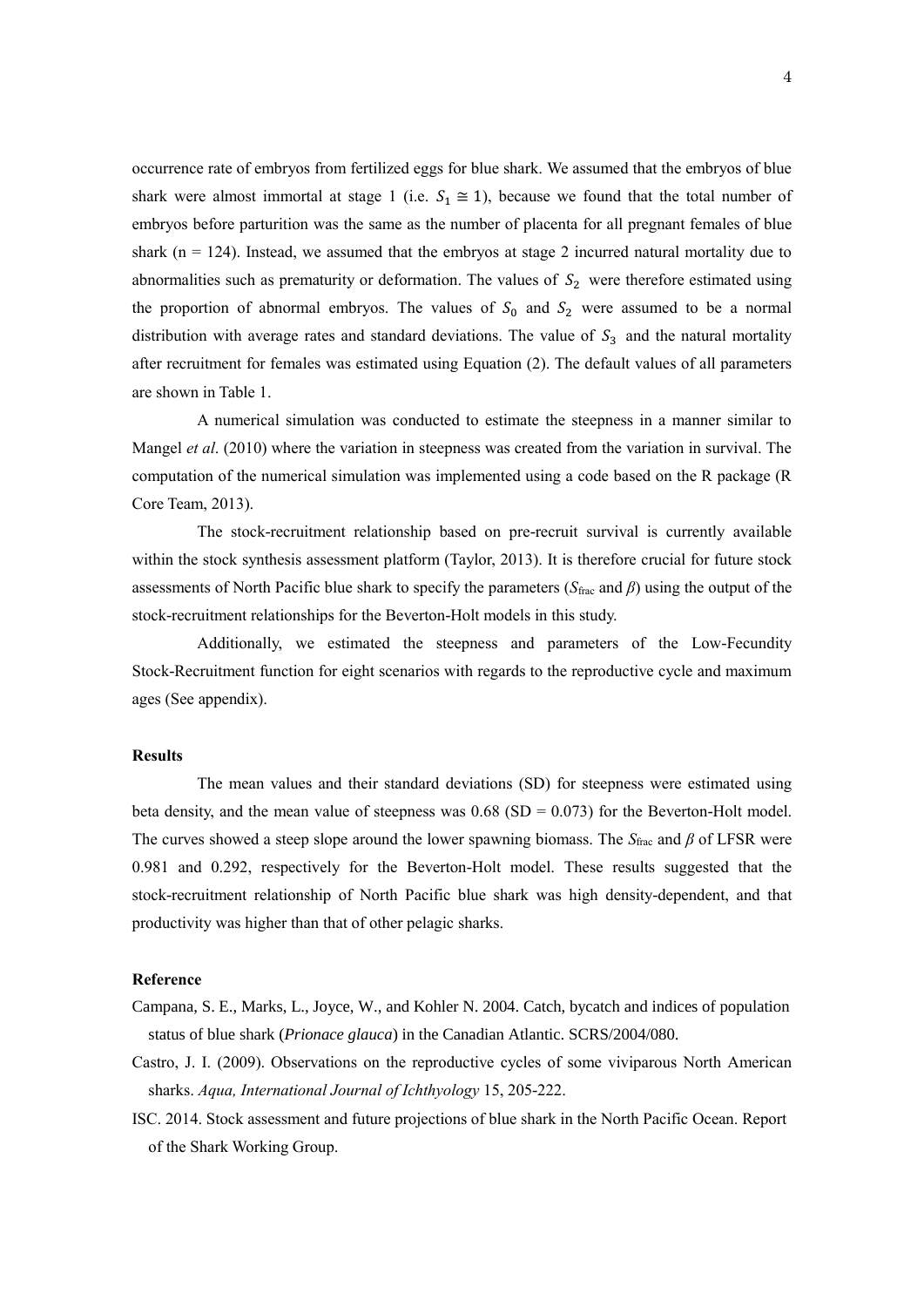http://isc.fra.go.jp/pdf/ISC14/Annex%2013%20%20BSH%20assessment%20report%208-26-14-fi nal.pdf

- Mangel, M., Brodziak, J., and Dinardo, G. 2010. Reproductive ecology and scientific inference of steepness: a fundamental metric of population dynamics and strategic fisheries management. Fish and Fisheries, 11: 89–104.
- Nakano, H. 1994. Age, reproduction and migration of blue shark in the North Pacific Ocean. Bulletin of National Research Institute of Far Seas Fisheries, 31: 141−256.
- Nakano, H., and Seki, M. P. 2003. Synopsis of biological data on the blue shark, *Prionace glauca* Linnaeus. Bulletin of Fisheries Research Agency, 6: 18−55.
- Nakano, H., and Stevens, J. D. 2008. The biology and ecology of the blue shark, *Prionace glauca*. *In* Sharks of the open ocean: biology, fisheries and conservation, pp. 140–151. Ed. by Camhi, M. D., Pikitch, E. K., and Babcock, E. A. Blackwell Publishing Ltd., Oxford.
- R Development Core Team. 2013. R: a language and environment for statistical computing. R Foundation for Statistical Computing, Vienna, Austria. ISBN 3-900051-07-0. [http://www.R-project.org.](http://www.r-project.org/)
- Semba, Y., and Yokoi, H. 2016. Update of Age and sex specific Natural mortality of the blue shark (*Prionace glauca*) in the North Pacific Ocean. ISC/16/SHARKWG-1/06.
- Taylor, I. G., Gertseva, V., Methot, R. D., and Maunder, M. N. 2013. A stock- recruitment relationship based on pre-recruit survival, illustrated with application to spiny dogfish shark. Fisheries Research, 142: 15–21.
- Walter, J., Sharma, R., Cass-Calay, S., Ortiz, M., Brown, C. (2016) Scaling natural mortality rate as a function of length or weight with an application to yellowfin tuna. SCRS/2016/116.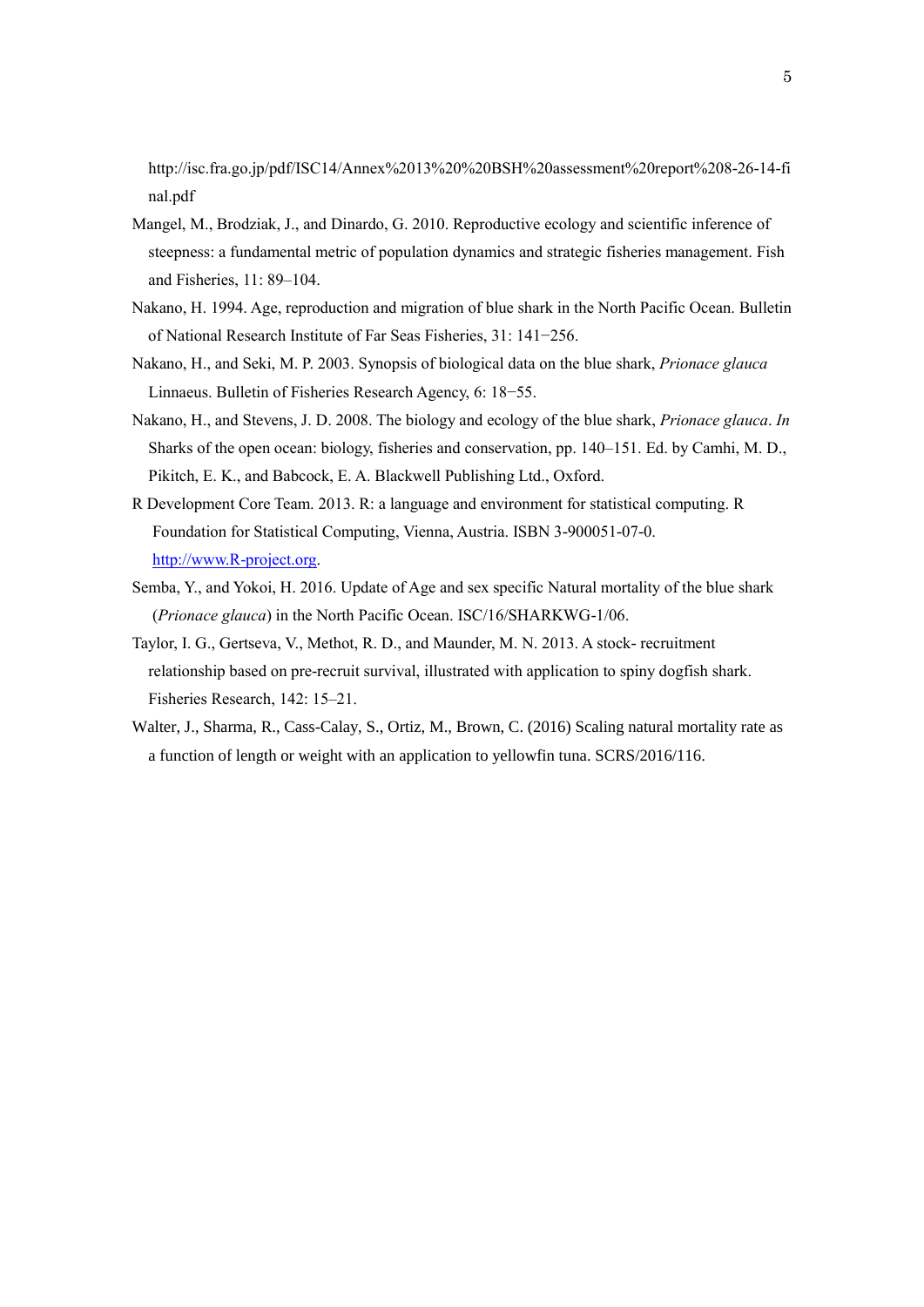| No. Function name                 | Parameter name                         | Symbol           | Unit              | Value        | Reference                            |
|-----------------------------------|----------------------------------------|------------------|-------------------|--------------|--------------------------------------|
| 1 von-Bertalanffy growth curve    | Asymptotic size                        | $L_{\infty}$     | cm in PCI         |              | 256.3 Fujinami et al. (2016)         |
|                                   | Growth rate                            | $\boldsymbol{k}$ | $year-1$          | 0.147        |                                      |
|                                   | Theoretical age at<br>length at 0      | a <sub>0</sub>   | year              | 0.97         |                                      |
| 2 Weight-length relationship      |                                        | c <sub>1</sub>   |                   |              | 5.859 Fujinami et al. In press       |
|                                   |                                        | c <sub>2</sub>   |                   | 3.093        |                                      |
| 3 Length-based maturity ogives    |                                        | $c_3$            |                   |              | 24.52 Fujinami et al. In press       |
|                                   |                                        | c <sub>4</sub>   |                   | $-0.16$      |                                      |
| 4 Littersize-length relationship  |                                        | c <sub>5</sub>   |                   |              | -45.54 Fujinami et al. In press      |
|                                   |                                        | c <sub>6</sub>   |                   | 0.455        |                                      |
| 5 Natural mortality               |                                        |                  |                   |              |                                      |
| Theoretical equation              |                                        | $\boldsymbol{M}$ | year <sup>1</sup> |              | Not shown Semba and Yokoi (2016)     |
|                                   | Target M                               | $M_{\rm T}$      | $year-1$          |              | 0.23 Campana et al. (2004)           |
|                                   |                                        | $a_c$            | year              | $\mathbf{0}$ |                                      |
| Gamma distribution                |                                        | ν                |                   |              | 9.7 Mangel et al. (2010)             |
|                                   |                                        | λ                |                   | Not shown    |                                      |
| 6 No function                     | Maximum age                            | $a_{\text{max}}$ | year              |              | 16 Fujinami et al. In press          |
| 7 No function                     | Sex ratio                              | r                |                   |              | 0.5 Nakano (1994)                    |
| 8 Pre-recruit survival            |                                        |                  |                   |              |                                      |
| Normal distribution               | Survival at stage 0                    | $S_0$            | $year-1$          |              | 0.965 Estimated in this paper        |
| No function                       | Survival at stage 1                    | $S_1$            | year <sup>1</sup> | $\mathbf{1}$ |                                      |
| Normal distribution               | Survival at stage 2                    | $S_2$            | $year-1$          |              | 0.993 Estimated in this paper        |
| Theoretical equation              |                                        | $\boldsymbol{M}$ | $year-1$          |              | Not shown Semba and Yokoi (2016)     |
| 9 Reproductive cycle              |                                        |                  |                   |              |                                      |
| No function                       | Reproductive period $y$                |                  |                   |              | 1 Fujinami et al. In press           |
|                                   | Days to recruit from $d$<br>partrition |                  | $day^{-1}$        |              | 365 Estimated based on Nakano (1994) |
| 10 Stock-recruitment relationship |                                        |                  |                   |              |                                      |
|                                   | Unfished recruitment $R_0$             |                  | Number<br>in 1000 |              | 1000 Arbitrarily given               |
|                                   | Unfished spawning<br>biomass           | $B_0$            | tons              |              | 25000 Arbitrarily given              |

Table 1. Default parameters based on biological data of the female blue shark.

.